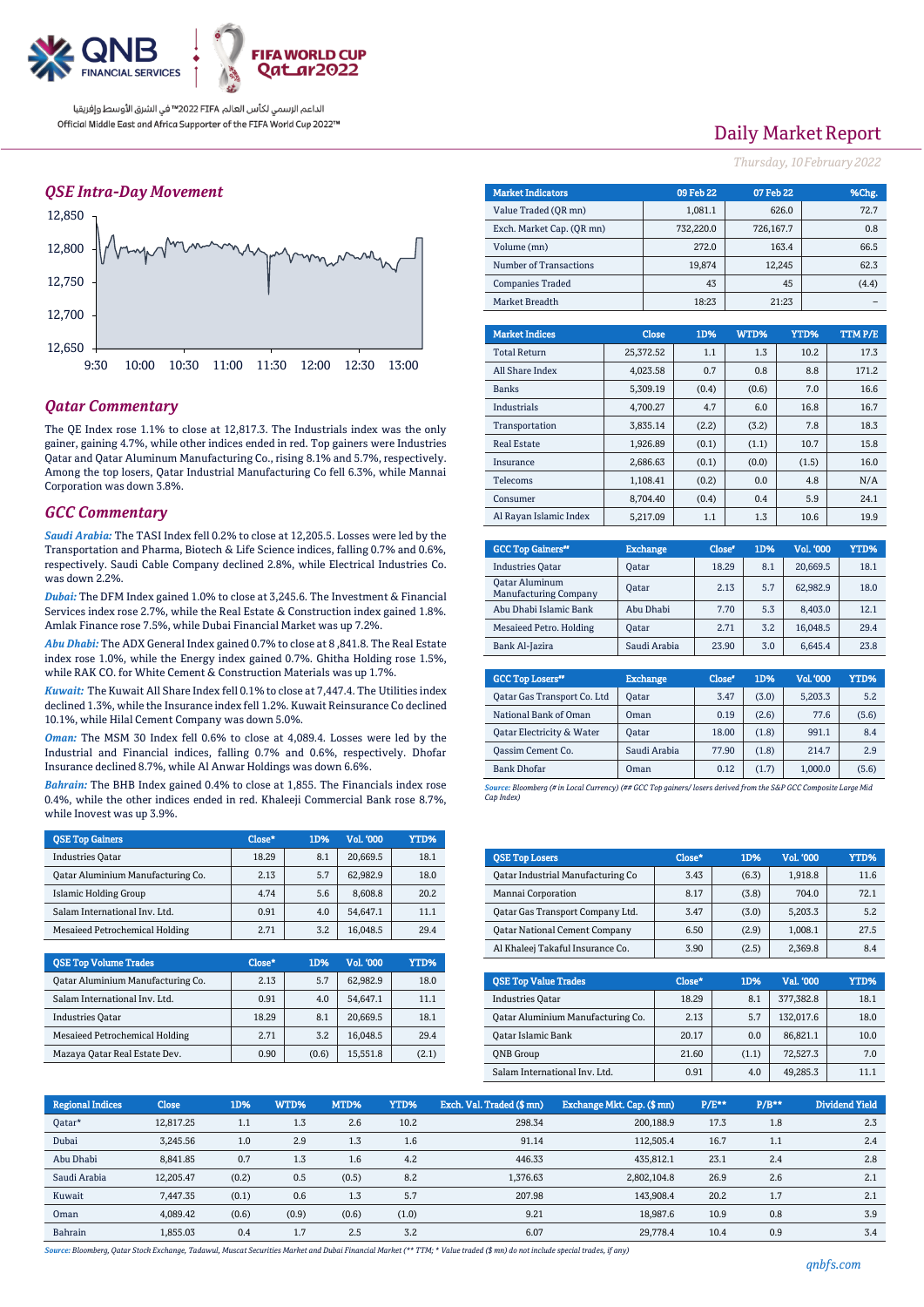

# Daily Market Report

#### *Thursday, 10February2022*

#### *Qatar Market Commentary*

- The QE Index rose 1.1% to close at 12,817.3. The Industrials index led the gains. The index rose on the back of buying support from GCC, Arab and foreign shareholders despite selling pressure from Qatari GCC shareholders.
- Industries Qatar and Qatar Aluminum Manufacturing Co. were the top gainers, rising 8.1% and 5.7%, respectively. Among the top losers, Qatar Industrial Manufacturing Co fell 6.3%, while Mannai Corporation was down 3.8%.
- Volume of shares traded on Thursday rose by 66.5% to 272mn from 163.4mn on Wednesday. Further, as compared to the 30-day moving average of 164.8mn, volume for the day was 65% higher. Qatar Aluminum Manufacturing Co. and Salam International Inv. Ltd. were the most active stocks, contributing 23.2% and 20.1% to the total volume, respectively.

| <b>Overall Activity</b>        | Buy %* | Sell %* | Net (OR)         |
|--------------------------------|--------|---------|------------------|
| Qatari Individuals             | 43.53% | 41.92%  | 17,422,539.1     |
| <b>Oatari Institutions</b>     | 19.71% | 26.08%  | (68, 868, 753.9) |
| Oatari                         | 63.24% | 68.00%  | (51, 446, 214.8) |
| <b>GCC</b> Individuals         | 0.68%  | 0.45%   | 2.433.407.6      |
| <b>GCC</b> Institutions        | 3.48%  | 2.45%   | 11,102,628.4     |
| GCC                            | 4.15%  | 2.90%   | 13,536,036.0     |
| Arab Individuals               | 9.74%  | 9.21%   | 5,728,560.4      |
| Arab Institutions              | 0.07%  | 0.05%   | 281,814.7        |
| Arab                           | 9.82%  | 9.26%   | 6,010,375.1      |
| Foreigners Individuals         | 2.93%  | 2.17%   | 8,311,455.1      |
| <b>Foreigners Institutions</b> | 19.86% | 17.67%  | 23.588.348.8     |
| <b>Foreigners</b>              | 22.79% | 19.84%  | 31,899,803.9     |

*Source: Qatar Stock Exchange (\*as a % of traded value)*

### *Global Economic Data and Earnings Calendar*

#### Global Economic Data

| <b>Date</b> | <b>Market</b> | <b>Source</b>                     | <b>Indicator</b>                 | Period | <b>Actual</b>            | <b>Consensus</b> | <b>Previous</b> |
|-------------|---------------|-----------------------------------|----------------------------------|--------|--------------------------|------------------|-----------------|
| 02/09       | <b>US</b>     | Mortgage Bankers Association      | <b>MBA Mortgage Applications</b> | 4-Feb  | $-8.10%$                 | $- -$            | 12.00%          |
| 02/09       | <b>US</b>     | U.S. Census Bureau                | Wholesale Inventories MoM        | Dec F  | 2.20%                    | 2.10%            | 2.10%           |
| 02/09       | <b>US</b>     | U.S. Census Bureau                | <b>Wholesale Trade Sales MoM</b> | Dec    | 0.20%                    | 1.50%            | 1.70%           |
| 02/10       | <b>US</b>     | Department of Labor               | <b>Initial Jobless Claims</b>    | 5-Feb  | $\overline{\phantom{a}}$ | 230k             | 238k            |
| 02/10       | <b>US</b>     | <b>Bureau of Labor Statistics</b> | <b>CPI MoM</b>                   | Jan    | $\overline{\phantom{a}}$ | 0.40%            | 0.50%           |
| 02/10       | <b>US</b>     | <b>Bureau of Labor Statistics</b> | <b>CPI YoY</b>                   | Jan    | $\overline{\phantom{a}}$ | 7.20%            | 7.00%           |
| 02/10       | <b>US</b>     | <b>Bureau of Labor Statistics</b> | <b>CPI Index NSA</b>             | Jan    | $\overline{\phantom{a}}$ | 280.441          | 278.802         |
| 02/09       | Germany       | German Federal Statistical Office | <b>Trade Balance</b>             | Dec    | 7.0 <sub>b</sub>         | 11.0b            | 12.0b           |
| 02/09       | Japan         | Bank of Japan                     | Money Stock M2 YoY               | Jan    | 3.60%                    | 3.60%            | 3.70%           |
| 02/09       | Japan         | Bank of Japan                     | Money Stock M3 YoY               | Jan    | 3.30%                    | 3.30%            | 3.40%           |
| 02/10       | Japan         | Bank of Japan                     | PPI YoY                          | Jan    | 8.60%                    | 8.20%            | 8.70%           |
| 02/10       | Japan         | Bank of Japan                     | PPI MoM                          | Jan    | 0.60%                    | 0.40%            | 0.00%           |
| 02/10       | China         | The People's Bank of China        | Money Supply M1 YoY              | Jan    | $\overline{\phantom{a}}$ | 3.20%            | 3.50%           |
| 02/10       | China         | The People's Bank of China        | Money Supply M2 YoY              | Jan    | $\overline{\phantom{a}}$ | 9.20%            | 9.00%           |

*Source: Bloomberg (s.a. = seasonally adjusted; n.s.a. = non-seasonally adjusted; w.d.a. = working day adjusted)*

#### Earnings Calendar

| <b>Tickers</b> | <b>Company Name</b>                          | Date of reporting 4Q2021 results | No. of days remaining | <b>Status</b> |
|----------------|----------------------------------------------|----------------------------------|-----------------------|---------------|
| QLMI           | QLM Life & Medical Insurance Company         | 10-Feb-22                        | $\mathbf 0$           | Due           |
| QEWS           | Qatar Electricity & Water Company            | 13-Feb-22                        | 3                     | Due           |
| ORDS           | Ooredoo                                      | 14-Feb-22                        | 4                     | Due           |
| <b>BRES</b>    | <b>Barwa Real Estate Company</b>             | 15-Feb-22                        | 5                     | Due           |
| GISS           | <b>Gulf International Services</b>           | 17-Feb-22                        |                       | Due           |
| SIIS           | Salam International Investment Limited       | 20-Feb-22                        | 10                    | Due           |
| <b>DOHI</b>    | Doha Insurance Group                         | 20-Feb-22                        | 10                    | Due           |
| <b>MCGS</b>    | Medicare Group                               | 21-Feb-22                        | 11                    | Due           |
| MPHC           | Mesaieed Petrochemical Holding Company       | 21-Feb-22                        | 11                    | Due           |
| <b>MERS</b>    | Al Meera Consumer Goods Company              | 22-Feb-22                        | 12                    | Due           |
| <b>WDAM</b>    | Widam Food Company                           | 23-Feb-22                        | 13                    | Due           |
| <b>DBIS</b>    | Dlala Brokerage & Investment Holding Company | 23-Feb-22                        | 13                    | Due           |
| <b>AKHI</b>    | Al Khaleej Takaful Insurance Company         | 28-Feb-22                        | 18                    | Due           |
| QFBQ           | <b>Oatar First Bank</b>                      | 23-Mar-22                        | 41                    | Due           |

*Source: QSE*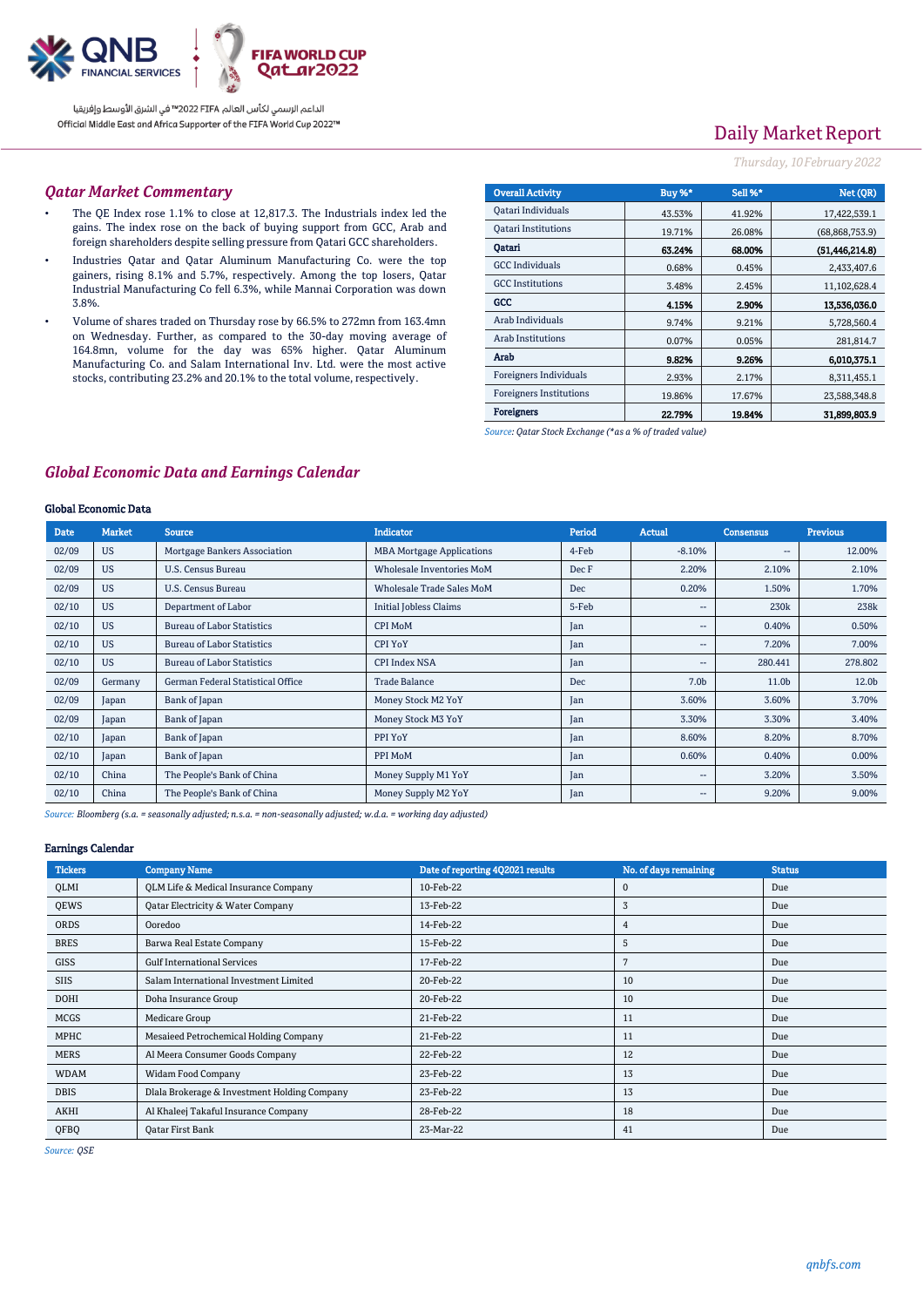

#### *Qatar*

- QNNS' bottom line declines 67.7% QoQ in 4Q2021, below our estimate Qatar Navigation (QNNS) reported net profit of QR69.9mn in 4Q2021 as compared to net loss of QR324.6mn in 4Q2020 and net profit of QR216.5mn in 3Q2021, below our estimate of QR223.2mn. Reported earnings before impairments came in 8% below our estimates. The company's operating revenue came in at QR749.1mn in 4Q2021, which represents an increase of 37.3% YoY (+13.3% QoQ). Qatar Navigation which also goes by name 'Milaha' said it recorded a net profit of QR724mn for 2021 on operating revenue of QR2.78 billion. This is a huge jump from QR59 million recorded in net profit in 2020 on revenues of QR2.27 billion. Operating profit before impairments for 2021 stood at QR253 million, against QR279 million for the same period in 2020. This translates to earnings per share of QR0.64 for 2021 as against QR0.05 for 2020. Milaha Maritime and Logistics' net profit increased by QR121 million, when compared with the same period in 2020. Strong container shipping rates coupled with network optimization measures improved profitability. Milaha Gas and Petrochem's net profit increased by QR72 million compared with the same period in 2020 driven mainly by higher results from our joint venture and associate companies. Milaha Offshore's bottom line increased by QR 438 million compared with the same period in 2020. The improvement was mainly attributable to a decrease in vessel impairments. Milaha Capital's net profit increased by QR 34 million compared with the same period in 2020. The net increase is mainly due to a reduction in impairments. Milaha Trading's bottom line decreased by QR 1 million compared with the same period in 2020. Despite increased heavy equipment and bunker sales, margin erosion brought overall performance down. Commenting on the company's financial and operational performance for the year ended December 31st, 2021, Sheikh Jassim bin Hamad bin Jassim Jaber Al Thani, Milaha's Chairman of the Board of Directors, said, "Milaha displayed strength and resilience in response to the global challenges and business disruptions faced in 2021. Our focus on our core business was demonstrated in our strong performance, on both financial and operational levels." Milaha's President and CEO Abdulrahman Essa Al Mannai said, "Despite the continued challenges and complex disruptions to the global supply chains, we were able to make significant strides, as we capitalized on the growing global demand for shipping services and strong market conditions. Our achievements are a strong testament to our dedication towards improving operational competitiveness, ensuring business continuity, and protecting our employees." The Board of Directors decided to recommend to the General Assembly to distribute a 30 percent cash dividend of the par value of a share, equivalent to QR0.30 per share, representing a payout ratio of 47 percent of 2021 net profit (QSE, QNBFS Research, Company releases, Qatar Tribune)
- DHBK reports net loss of QR188mn in 4Q2021 Doha Bank (DHBK) reported net loss of QR188mn in 4Q2021 as compared to net loss of QR68.5mn in 4Q2020 and net profit of QR277.5mn in 3Q2021, (below our estimate of QR140.7mn). EPS amounted to QR0.16 in FY2021 as compared to QR0.16 in FY2020. Doha Bank Chairman Sheikh Fahad bin Mohammad bin Jabor Al Thani announced that the net profit of the bank for the year 2021 is QR704 million after taking additional extraordinary provisions during this year for more cautions. At the same meeting, the BOD decided to present a recommendation to the general assembly to distribute cash dividends of QR0.075 per share to shareholders. Sheikh Fahad stated that the bank's net interest income significantly grew by 11.4 percent as compared to last year to reach QR2.6 billion. The net operating income stood at QR3.1 billion registering a growth of 5.8 percent compared to last year. Total assets amounted to QR 101.1 billion as at December 31, 2021. Net loans and advances reached QR62.7 billion and the investment portfolio amounted to QR25.1 billion. Customer deposits stood at QR50.4 billion as of December 31, 2021. He also declared that the total shareholder's equity by end of 2021 reached QR14.3 billion, while the earnings per share was QR 0.16 and the return on average shareholders' equity was 5.2 percent and the return on average assets was 0.69 percent. Sheikh Fahad added that the audited financial statements, declared net profit, distribution of cash dividends to shareholders that is equivalent to 7.5 percent of the paid-up capital are subject to the approval of the concerned regulatory authorities and the General Assembly of the

## Daily Market Report

#### *Thursday, 10February2022*

shareholders. He said that the board of directors and the executive management will work together to achieve the objectives that are outlined in the bank's strategy for the coming five years. During the meeting, the board approved the draft of the audited financial statements for the year 2021and the agenda of the Ordinary and Extra-Ordinary General Assembly Meeting of the shareholders. The board decided to call the Ordinary and Extra-Ordinary General Assembly of the Shareholders for a meeting on March 14, 2022, and in the event, the quorum is not met, a second meeting will be held on March 23, 2022. (QSE, QNBFS Research, Qatar Tribune)

- QISI's bottom line rises 21.9% YoY and 16.5% QoQ in 4Q2021 Qatar Islamic Insurance Company's (QISI) net profit rose 21.9% YoY (+16.5% QoQ) to QR21.1mn in 4Q2021.The company's total revenue came in at QR36.2mn in 4Q2021, which represents an increase of 21.9% YoY (+20.1% QoQ). EPS amounted to QR0.53 in FY2021 as compared to QR0.50 in FY2020, with proposed cash dividend of QR0.40 per share. (QSE)
- Qatar Insurance Company to disclose its annual financial results on February 27 - Qatar Insurance Company announced to disclose its financial statement for the period ending 31st December 2021 on 27/02/2022. (QSE)
- Industries Qatar to hold its AGM and EGM on March 03 for 2022 Industries Qatar announced that the General Assembly Meeting AGM and EGM will be held on 03/03/2022, electronically using Zoom and 03:30 PM. In case of not completing the legal quorum, the second meeting will be held on 21/03/2022, electronically using Zoom and 03:30 PM. (QSE)
- Qatar Navagation to hold its AGM on March 06 for 2021 Qatar Navagation announced that the General Assembly Meeting AGM will be held on 06/03/2022, at the Company's Head Office, located in Ain Khaled (Industrial Area No. 523, Area 56, Zone E) as well as virtually (via Zoom app) and 04:30 PM. In case of not completing the legal quorum, the second meeting will be held on 13/03/2022, at the Company's Head Office, located in Ain Khaled (Industrial Area No. 523, Area 56, Zone E) as well as virtually (via Zoom app) and 04:30 PM. (QSE)
- Alkhaleej Takaful Insurance to disclose its annual financial results on February 28 – Alkhaleej Takaful Insurance disclosed its financial statement for the period ending 31st December 2021 on 28/02/2022.  $(OSE)$
- Alkhaleej Takaful Insurance holds its investors relation conference call on March 07 to discuss the financial results – Alkhaleej Takaful Insurance announces that the conference call with the Investors to discuss the financial results for the Annual 2021 will be held on 07/03/2022 at 01:30 PM, Doha Time. (QSE)
- Widam Food Company to disclose its annual financial results on February 23 –Widam Food Company discloses its financial statement for the period ending 31st December 2021 on 23/02/2022. (QSE)
- Doha Insurance holds its investors relation conference call on February 24 to discuss the financial results – Doha Insurance announces that the conference call with the Investors to discuss the financial results for the Annual 2021 will be held on 24/02/2022 at 12:30 PM, Doha Time. (QSE)
- Inma Holding holds its investors relation conference call on February 13 to discuss the financial results – Inma Holding announces that the conference call with the Investors to discuss the financial results for the Annual 2021 will be held on 13/02/2022 at 02:00 PM, Doha Time. (QSE)
- National Leasing Holding postponed its EGM to February 20 due to lack of quorum – National Leasing Holding announced that due to non-legal quorum for the EGM on 09/02/2022, therefore, it has been decided to postpone the meeting to 20/02/2022& 06:30 PM& Alijarah building – Al Hilal D-ring road Al Wajbah Hall. (QSE)
- Dlala Brokerage and Investment Holding Co. to disclose its annual financial results on February 23 - Dlala Brokerage and Investment Holding Co. discloses its financial statement for the period ending 31st December 2021 on 23/02/2022. (QSE)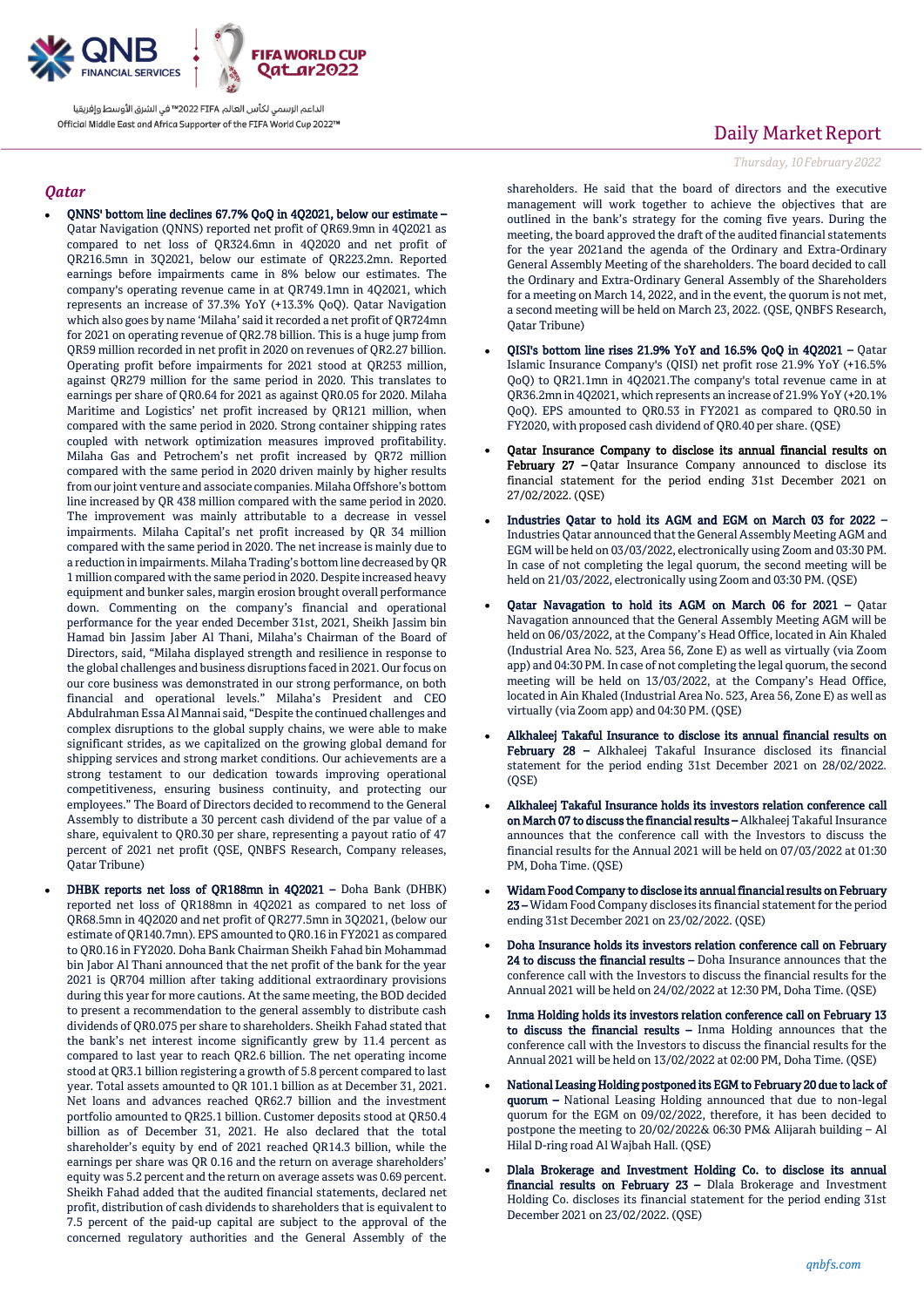

- Qatar plans to be Islamic sukuk hub Qatar is planning to be a hub for Islamic sukuk in the world. The Qatar Stock Exchange is expected to introduce more Islamic products for the investors, a senior official has said. "Government is facilitating with all the initiatives as we see a lot of Islamic banking and products and we see universities teaching Islamic products and affairs. We are planning to be hub for Islamic sukuk and we want to work with that and even we propose to buy sukuk exchange and make Qatar as a hub for sukuk and bonds and the government is facilitating all initiatives in this regard to make Qatar as a hub," Rashid bin Ali Al Mansoori, Board Member and Former CEO, Qatar Stock Exchange (QSE) said during a webinar held, yesterday. (Peninsula Qatar)
- Qatar's realty sector likely to add over 15,000 housing units in 2022 People looking for houses will have more options to choose from in this year. Qatar's real sector is expected to see addition of more than 15,000 residential units in the current year, according to a report released yesterday by Valustrat- a real estate consultancy firm. Nearly 4,800 residential units (including apartments and villas) were completed during 2021."As of the fourth quarter, total completions for 2021 stood at 400 villas and 4,380 apartments, equivalent to 60 percent of preliminary estimates for 2021," said Qatar Real Estate Market fourth quarter report released by Valustrat. "Forecast for residential units in the pipeline for 2022 have been adjusted upwards to 15,000 units," it added. Qatar's real estate sector managed to maintain growth momentum and attract investors during 2021, despite testing conditions created by COVID-19 pandemic. The real estate sector saw deals worth over QR25bn in 2021 in 5,374 transactions, according to the Ministry of Justice data. The number of real estate transactions was up by 5 percent in 2021 compared to 5,116 transactions 2020. (Peninsula Qatar)
- Nakilat wins 'Sword of Honour' award Nakilat was recently awarded the 'Sword of Honour' by the British Safety Council. This is the fourth consecutive year that Nakilat has been recognized with this prestigious award, presented to companies that have demonstrated excellence in the management of health, safety and environmental risks at work. (Peninsula Qatar)
- Qatar, Brazil trade volume rises by 81% to QR3.8bn in 2021 Qatar Chamber (QC) held a meeting yesterday with the Arab-Brazilian Chamber of Commerce to discuss ways to enhance cooperation relations between them and areas of cooperation between the Qatari private sector and its Brazilian counterpart. The meeting was attended by the Assistant Director-General for Gov-ernment Relations and Committees Affairs at QC Ali Bu Sherbak Al Mansouri and Institutional Relations Director at the Arab-Brazilian Chamber Fernanda Baltazar. During the meeting, Al Mansouri stressed the strong relations between Qatar and Brazil at all levels, especially the economic and commercial aspects, noting that there are a lot of Brazilian products in the Qatari market. As for the trade exchange, Al Man-souri said that the two countries' trade volume grew by 81 percent from QR2.1bn in 2020 to QR3.8bn last year. He also assured that Qatar Chamber is interested to encourage Qatari investors and businessmen to explore opportunities available in Brazil and bolster cooperation between the Qatari and Brazilian private sector. (Peninsula Qatar)
- Cabinet welcomes Amir, Chinese President talks Prime Minister and Minister of Interior HE Sheikh Khalid bin Khalifa bin Abdulaziz Al Thani chaired the Cabinet's regular meeting held at its seat at the Amiri Diwan, yesterday. Following the meeting, Minister of State for Cabinet Affairs Mohammed bin Abdullah Al Sulaiti issued the statement .At the outset of the meeting, the Cabinet welcomed the results of the official talks session held by Amir H H Sheikh Tamim bin Hamad Al Thani with President of the People's Republic of China H E Xi Jinping on Saturday, during His Highness' visit to Beijing, at the invitation of President Xi Jinping, to attend the opening of the 24th Winter Olympics. The Cabinet affirmed that discussions of the Qatari-Chinese summit reflected the depth and strength of the two countries' relations and the common desire to support and develop them in various fields and strengthen the strategic partnership between them for the benefit of the two friendly countries and peoples. (Peninsula Qatar)
- Qatar Pavilion receives over 800,000 visitors since Expo 2020 Dubai opening – Since opening its doors to visitors from around the globe on

## Daily Market Report

*Thursday, 10February2022*

October 1, 2021, the Qatar Pavilion has received over 800,000 visitors. Located within the Sustainability District. The Qatar Pavilion houses two main galleries of exhibition spaces that provide visitors with the opportunity to explore Qatar's past, present, and future through visual arts, sound effects, and music. Reflecting the beauty and culture of the nation, the Qatar Pavilion uses architectural spaces to communicate the story of Qatar – blending heritage and culture with advanced modern technologies. (Peninsula Qatar)

- Qatar prepares to host gas exporters summit amid Russia-Ukraine tensions – The annual Gas Exporting Countries Forum (GECF) summit will be hosted by Qatar on 22 February, amid European fears regarding its gas supplies if Russia were to invade Ukraine. (Bloomberg)
- James Murdoch, Uday Shankar set \$1.5billion Qatar-backed media investment venture Bodhi Tree – James Murdoch and Uday Shankar have formed Bodhi Tree, an investment platform financially supported by the Qatar Investment Authority (QIA) designed to invest in media and consumer technology opportunities in Southeast Asia, with a particular focus on India. Murdoch set up Lupa Systems as a private holding company in 2019 following his departure as CEO of 21st Century Fox, Sky plc, and Star. He subsequently quit as a director of News Corp. in July 2020. Shankar was formerly chair and CEO of Star India and president of Walt Disney Asia Pacific. Last year, Shankar took a stake in Lupa. Bodhi Tree will be run by Murdoch and Shankar as co-chairs and QIA will commit up to \$1.5 billion in the venture. "Bodhi Tree will leverage technology to provide disruptive solutions that drive transformational outcomes in sectors with deep consumer engagement — including media, education and healthcare — to positively impact millions of consumers across the region. Bodhi Tree will be investing at scale to achieve these outcomes," the company said in a statement. (Bloomberg)
- Indosat Ooredoo to build 18000km submarine cable system Indosat Ooredoo Hutchison is the second-largest cellular telecommunications company in Indonesia. The country is already home to one of the biggest e-Commerce markets in world and has the most internet users in the region. As such, internet speed is key in the country as millions rely on connectivity for their daily activities. Over the years, several large tech companies have also built their data centers in the country, signaling the importance and value Indonesia offers to these tech giants. With that said, the fiber connectivity has to be at its best to ensure the process of data that is generated, collected, and processed flow with minimal disruption. (Bloomberg)

#### *International*

- Fed hopes economy is on cusp of inflation slowdown as rate hikes loom New data on Thursday is expected to show U.S. inflation still at multidecade highs, but Federal Reserve officials are holding out hope that the peak may be near. "There is some evidence we are on the cusp" of inflation that begins to ease perhaps by midyear, Atlanta Fed president Raphael Bostic said in an interview with CNBC on Wednesday. In separate comments Cleveland Fed president Loretta Mester said she also expected inflation to ease this year as the Fed steadily tightens credit. The headline consumer price index is expected to have increased more than 7% in January on an annualized basis, a level reminiscent of the inflation shocks of the 1970s and 1980s that has pushed the Fed to accelerate plans to raise borrowing costs and reduce its holdings of government bonds and mortgage-backed securities. But the month-to-month pace of change has been easing, a sign the economy may be working through supply-chain and other difficulties created by the pandemic. (Reuters)
- U.S. December wholesale inventories revised slightly higher U.S. wholesale inventories rose slightly more than initially estimated in December, offering hope that supply chain constraints could be easing. The Commerce Department said on Wednesday that wholesale inventories increased 2.2% in December, instead of 2.1% as estimated last month. Stocks at wholesalers advanced 1.7% in November. Economists polled by Reuters had expected inventories would be unrevised. Wholesale inventories jumped 18.5% in December from the year-earlier period. Inventories are a key part of gross domestic product. The report followed news on Tuesday that goods imports increased to a record high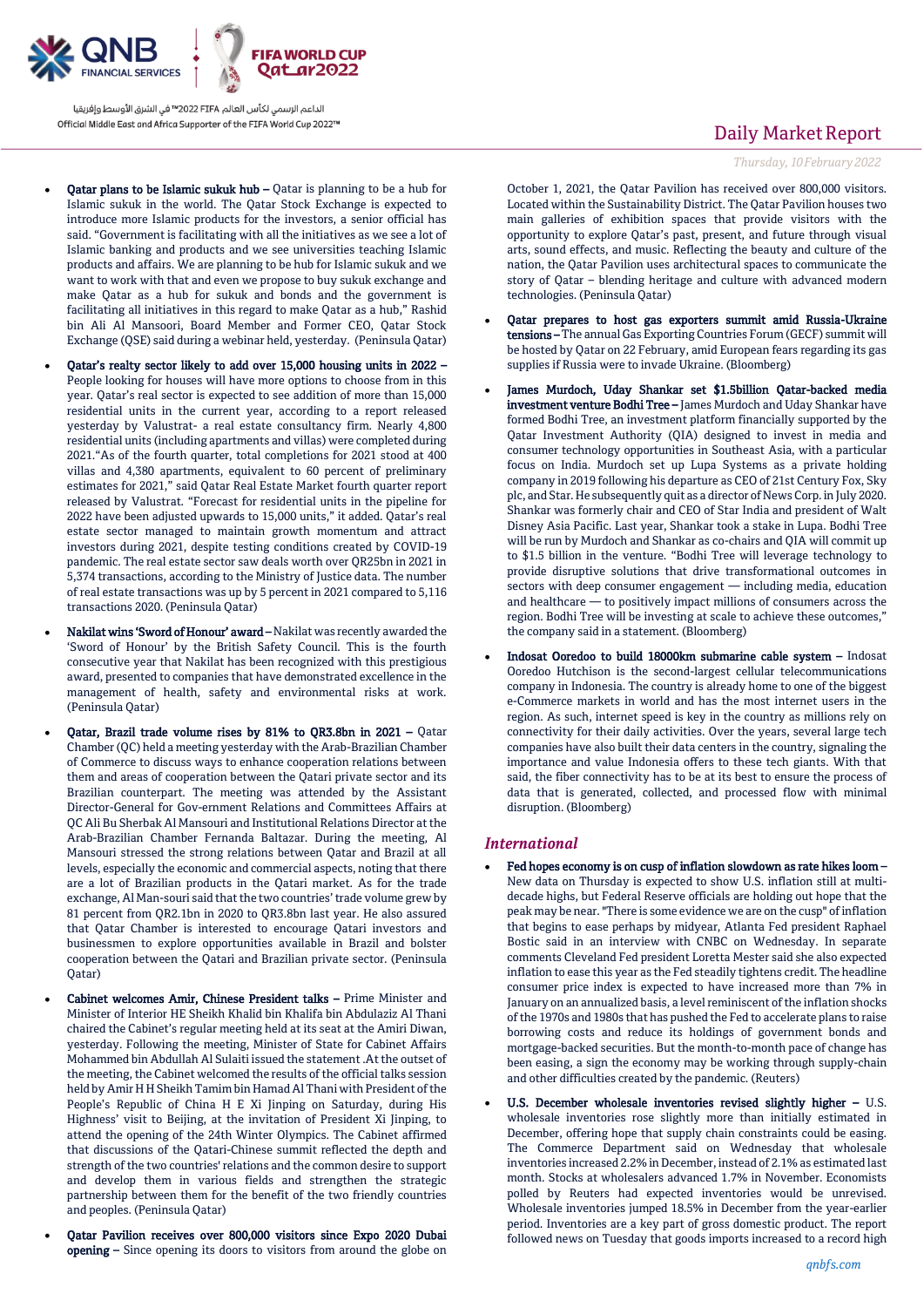

in December. Strained global supply chains had been making it harder for businesses to replenish depleted inventories. Motor vehicle stocks remain very low because of a global shortage of semiconductors, which is constraining motor vehicle production. In December, wholesale motor vehicle inventories accelerated 4.6% after rising 3.4% in November. Wholesale inventories, excluding autos, increased 2.0% in December. This component goes into the calculation of GDP. Inventory investment surged at a seasonally adjusted annualized rate of \$173.5 billion in the fourth quarter, the second-largest quarterly increase on record. Most economists see further scope for inventories to rise, noting that inflationadjusted inventories remain below their pre-pandemic level. Sales-toinventory ratios are also low. Inventories contributed 4.90 percentage points to the fourth quarter's 6.9% annualized growth pace. Restocking, after three straight quarters during which inventories were drawn down, is supporting manufacturing. (Reuters)

- ECB may need to raise rates in 2022, new Bundesbank chief says The European Central Bank's German policymakers openly discussed prospects for an interest rate hike on Wednesday, with new Bundesbank chief Joachim Nagel arguing that a move could come this year, as inflation remains uncomfortably high. The ECB last week walked back on a pledge not to raise rates in 2022 and policymakers are now looking at how best to dismantle unconventional policies that have kept the euro zone afloat for much of the past decade. Maintaining the Bundesbank's historically conservative line, Nagel, who took charge of the German central bank in January, warned that acting too late in normalising policy could be especially costly. "If the (inflation) picture remains unchanged in March, I will be in favour of normalising monetary policy," Nagel told German newspaper Die Zeit. "The first step is to discontinue the net asset purchases over the course of 2022. Then interest rates could be raised before this year is over." (Reuters)
- BOJ's Nakamura says stable dlr/yen moves good for economy Bank of Japan board member Toyoaki Nakamura said on Wednesday the country's economy would benefit if the dollar moves stably within the current range of around 103-115 yen. "Compared with the past, exchange rate moves have been quite stable," Nakamura told a news conference. "For companies, what's most important is for currency rates to move stably. If the dollar/yen moves within the current range (of around 103-115), that will make it easier for companies to make business decisions," he added. (Reuters)

#### *Regional*

- UAE's FAB seeks to buy Egypt's top investment bank EFG Hermes First Abu Dhabi Bank (FAB.AD) has made an offer to buy a controlling stake in Egypt's biggest investment bank EFG Hermes (HRHO.CA) that values the North African lender at 18.5 billion Egyptian pounds (\$1.18 billion), the two banks said. If successful, the deal would give the UAE's biggest lender access to the Egyptian investment bank's strong franchise in the Middle East and North Africa region. It would also be FAB's second major transaction in Egypt after it bought the Egyptian business of Lebanon's Bank Audi (AUDI.BY) last year. FAB has made a non-binding offer to buy at least 51% in EFG Hermes for 19 Egyptian pounds (\$1.21) a share, Egypt's Financial Regulatory Authority said. Under Egyptian rules, a party seeking to buy more than a third of a listed company must make a mandatory tender offer for all remaining shares, lawyers say. EFG Hermes said in a disclosure on the London Stock Exchange the transaction's completion and final purchase price would be conditional on the completion of "a satisfactory comprehensive due diligence" and on the required regulatory approvals. After that, a mandatory tender offer would be made to all shareholders. First Abu Dhabi Bank, which emerged from a 2017 merger between National Bank of Abu Dhabi and First Gulf Bank, has successfully advised on IPOs in the UAE and loan deals. (Reuters)
- Saudi Arabia ranks 6th in Agility Emerging Markets Logistics Index Saudi Arabia maintains the sixth position among the world's 50 most competitive emerging markets, according to the annual Agility Emerging Markets Logistics Index. The Kingdom took the eighth position in the area of domestic logistics, and the eleventh for international logistics. It also retained the third rank in business fundamentals and ranked fourth globally for digital readiness, a new category in the Index. Digital

## Daily Market Report

*Thursday, 10February2022*

readiness assesses digital skills, training, Internet access, e-commerce growth, investment climate, and ability to nurture startups, as well as sustainability factors. The 2022 Agility Emerging Markets Logistics Index is the company's 13th annual ranking of the world's 50 leading emerging markets. The Index ranks countries for overall competitiveness based on their logistics strengths, business climates and, for the first time, their digital readiness — factors that make them attractive to logistics providers, freight forwarders, air and ocean carriers, distributors and investors. (Bloomberg)

- SIBC posts 8.4% YoY rise in net profit to SR1,061.7mn in 4Q2021 Saudi Investment Bank (SIBC) recorded net profit of SR1,061.7mn in 4Q2021, an increase of 8.4% YoY. Total operating profit fell 2.8% YoY to SR2,767.7mn in 4Q2020. Total income for special commissions/investments fell 13.8% YoY to SR2,812.6mn in 4Q2020. Total assets stood at SR101.6bn at the end of December 31, 2021 as compared to SR99.9bn at the end of December 31, 2020. Loans and advances stood at SR57.8bn (+5% YoY), while Clients' deposits stood at SR61.5bn (+2.3% YoY) at the end of December 31, 2021. EPS came in at SR1.34 in 4Q2021 as compared to SR1.25 in 4Q2020. (Tadawul)
- Sahara International Petrochemical Company achieves synergy targets ahead of schedule – Sahara International Petrochemical Company (Sipchem), one of the leading companies in the global petrochemical sector, has announced that it is firmly on track to achieve the financial and operational goals set out when the newly merged company was created in May 2019. During the two and a half years since the merger of Saudi International Petrochemical Company and Sahara Petrochemicals Company to form Sipchem, the company has accomplished many significant milestones throughout its integration journey. In 2019, the company committed to delivering synergy value of SR175-225mn in recurrent EBITDA impact within three years of the merger deal. This target has already been surpassed six months ahead of schedule to reach a synergy value of SR298mn, a remarkable achievement that has been driven by increases in efficiency and productivity. Guided by a robust strategic rationale, Sipchem has succeeded in strengthening its portfolio, increasing the scale and resilience of its operations, and building on competitive advantages. Since 2019, the company has made significant progress in several key areas. Sipchem created added value by reviewing its business portfolio and following up on costs, with a strong focus on completing all merger procedures, unifying all policies and procedures, and reviewing the company's organizational structure. (Zawya)
- Al Rajhi REIT Fund completes \$25mln acquisition of Oasis mall Al Rajhi Capital has announced the acquisition of Oasis mall in Al Kharj Governance by Al Rajhi REIT Fund for SR93mn (\$25mn). The amount was funded through a Shariah-compliant debt facility from Al Rajhi Bank, the Riyadh-based asset manager said in a bourse statement. The transaction is anticipated to reflect positively on Al Rajhi REIT's financial performance. (Zawya)
- Riyad Bank sells \$750mln in perpetual sustainability sukuk Riyad Bank, which is 43% idirectly owned by the Saudi government, sold \$750mn in Additional Tier 1 (AT1) Islamic bonds linked to sustainability at 4%, a bank document showed on Wednesday. The yield was tightened from initial price guidance of around 4.375% after demand exceeded \$3bn, the document from one of the banks on the deal showed. Additional Tier 1 bonds, the riskiest debt instruments banks can issue, are designed to be perpetual but issuers can redeem them after a specified period. Riyad Bank's AT1 sukuk will be non-callable for five and a half years. BofA Securities, HSBC, Riyad Capital and Standard Chartered arranged the deal. (Zawya)
- S&P reckons application of corporate tax in UAE will have modest impact on onshore firms – Ratings agency S&P says it believes introduction by the United Arab Emirates (UAE) of a 9% corporate tax on business profits above AED375,000 (\$102,110) from June 1, 2023, is part of a gradual tax reform across the Gulf Cooperation Council (GCC). The tax will help diversify the UAE government's revenue away from the hydrocarbon sector and broaden the government's revenue base, enabling greater support for smaller emirates' economies, thinks S&P. The ratings agency expects the tax to put some pressure on banks, corporates and insurers, but thinks its impact will be manageable and not significantly affect their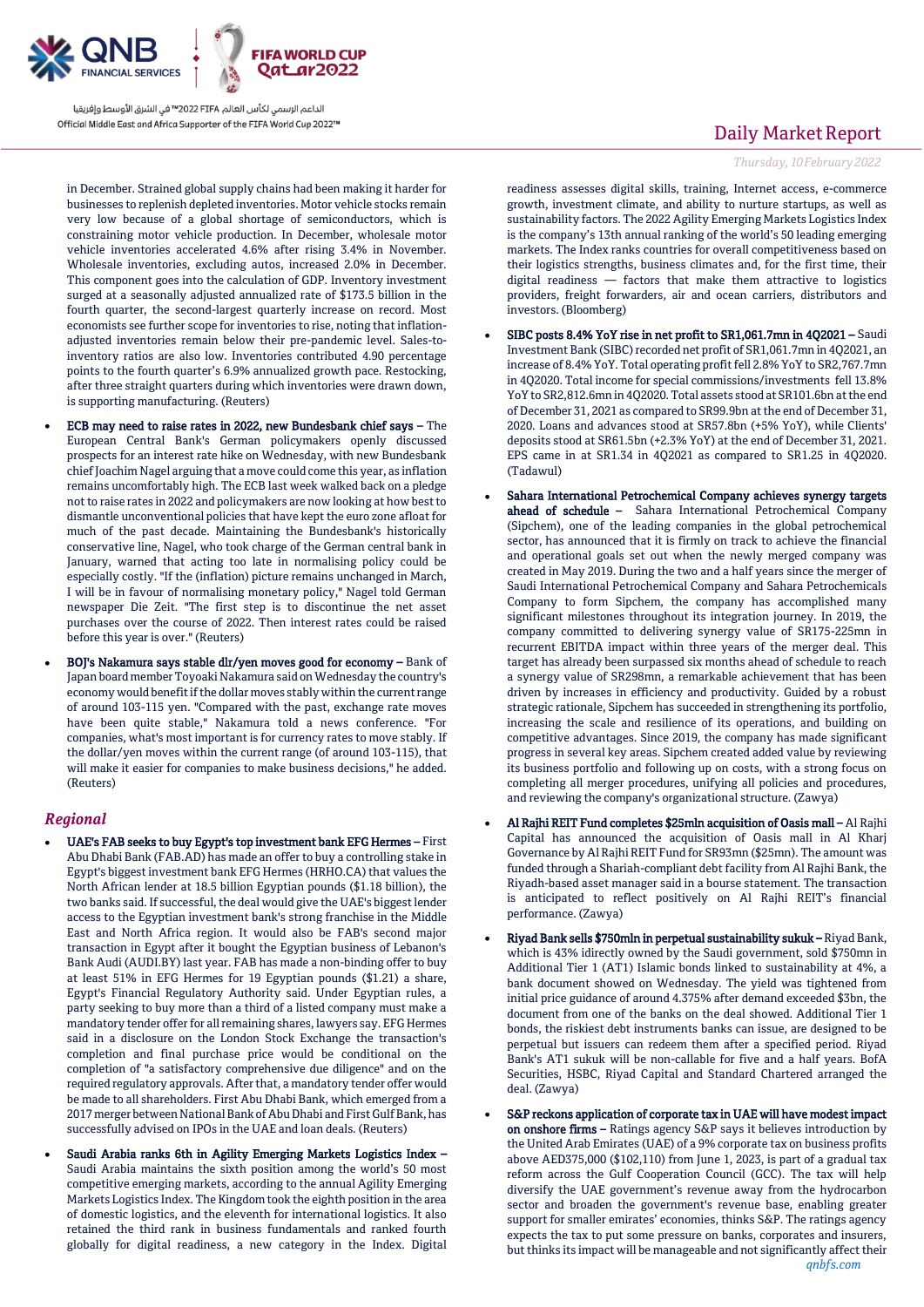

creditworthiness. S&P estimates that annual revenues generated from the application of the new tax could be about 1.8% of GDP. However, a reduction in dividends paid by government-related entities to the individual emirates could partly offset the increase in revenue from the tax. Moreover, individual emirates could also adjust the fees and levies they already apply to resident corporates to reduce their tax burden, which would again reduce the overall revenue increase. The ratings agency suggests that levying a corporate tax will inevitably affect corporates' cash flow positions and have earnings implications, but it thinks that large companies will increase prices and manage their financial policies to absorb the impact. However, it also suspects that small companies might suffer from the burden resulting from the application of the new tax. Similarly, the new corporate tax is not expected to have a significant impact on UAE-based banks' creditworthiness, as they have the advantages of strong profitability and efficiency. Likewise, S&P reckons that the corporate tax will not have a material bearing on the creditworthiness of UAE-based insurers, since they have demonstrated adequate capitalization and strong profitability. (Bloomberg)

- Introduction of corporate tax will not burden UAE's banking sector The introduction of a 9% corporate tax on business profits above Dh375,000 from June 1, 2023 is unlikely to be a burden for the UAE's banking and financial services sector, according to bankers and analysts. Like all other private sector businesses, profits of local banks are not taxed in the UAE. However, the profits of foreign banks operating in the country are subject to a flat rate of 20%. (Bloomberg)
- Report: UAE is the most competitive emerging market in the GCC The UAE is the most competitive emerging market in the GCC and came top globally for creating the best business conditions and digital readiness in a new report by Agility. The 2022 Agility Emerging Markets Logistics Index ranked the country the third most competitive emerging market out of 50 globally, behind only India and China. For business fundamentals, the UAE came top, with Saudi Arabia third, Bahrain fifth, Oman sixth, Morocco ninth, Jordan 10th and Kuwait 12th. In the overall index, China was top, followed by India at number two with the UAE at number three, Saudi Arabia came sixth, Qatar seventh, Oman 14th, Bahrain 15th and Kuwait 17th. The index ranks countries for overall competitiveness based on their logistics strengths, business climates and, for the first time, their digital readiness. The top 10 countries in digital readiness after the UAE were Malaysia, China, Saudi Arabia, India, Thailand, Qatar, Indonesia, Chile and Philippines, while Kuwait was placed 12th and Oman 15th. (Zawya)
- GTL becomes UAE's first analytical testing lab to run on 100% solar power with support of Sharaf DG Energy - Geoscience Testing Laboratory (GTL), a subsidiary of Dubai-based Prime Group and the largest laboratory in the Gulf Cooperation Council for the construction industry, has reached a pioneering milestone in the realm of clean energy mix by becoming the first analytical laboratory to run on 100 per cent solar power. Facilitated by Sharaf DG Energy, GTL is now equipped with 950 photovoltaic solar panels that can generate approximately 723,500 kilowatts of electricity annually. This shift to full energy independence will reduce the laboratory's greenhouse gas emission by 510 metric tonnes every year, which is equivalent to the annual carbon emissions of 110 cars. The project marks GTL's tangible policy towards supporting the UAE's Net Zero by 2050 strategic initiative, which aims to generate 50 per cent of its power generation mix from renewable sources in order to balance economic and environment goals. (Bloomberg)
- Insurance in the UAE is expected to grow 4.2% annually until 2026 Alpen Capital expects the insurance sector in the UAE to grow at a compound annual rate of 4.1% during the years 2021 and 2026. Expansion of mandatory business lines, increasing standards of regulation and supervision, along with rising numbers of expatriates are likely to support the growth of the insurance sector in the country. This came during a virtual press conference, Tuesday, to launch its latest report on the insurance industry in the Gulf Cooperation Council countries. The report provides a comprehensive overview of the Gulf insurance sector, recent trends, growth drivers and challenges facing the sector. It also mentions

## Daily Market Report

the names of a number of well-known insurance companies in the region. (Bloomberg)

- Commercial Bank of Dubai posts 29% jump in 2021 net profit at \$394.8mn – Commercial Bank of Dubai (CBD), which counts state-owned fund Investment Corporation of Dubai (ICD) as one of its shareholders, saw its net profit jump by nearly 30% in 2021 compared to a year earlier, driven by improved operating performance and lower expected credit losses. Total net profit for the year ended December 31, 2021 reached AED1.451bn (\$394.8mn) up by 29.5% from the previous year, the Dubailisted lender said in a disclosure on Wednesday. The lender's assets for the full year climbed 17.3% to a record AED114.2bn on the back of strong growth loans. As of the end of 2021, total gross loans stood at AED80.5bn, registering a 16.5% growth compared to 2020, while customers' deposits amounted to AED82.7bn, up by 18.6% YoY. Net impairment allowances fell 17.5% to AED867mn, while net interest income went up by 10.1%, driven primarily by strong business growth and lower funding costs. Looking ahead, the bank said the economic outlook and business sentiment for 2022 remains positive, so it expects "further performance improvement" in the next 12 months. (Zawya)
- UAE's Dana Gas swings to \$317mn net profit in FY 2021 on higher oil prices – The UAE-based Dana Gas swung to a net profit of \$317mn (AED1.16bn) for full year ended 31 December 2021, from a net loss of \$376mn in the year-ago period on higher oil prices, improved operational performance and other income. However, the net profit missed the median analyst estimates of \$327mn, as per Refinitiv data. Revenue increased 30% to \$452mn in 2021 compared to \$349mn in 2020, supported by higher oil prices and higher production in KRI, Dana said. Total collections amounted to \$377mn in 2021 compared with \$182mn in 2020 with Egypt and KRI contributing \$193mn and \$184mn respectively. (Zawya)
- Emirates NBD forecasts 'modest returns' for 2022 amid uncertainties Emirates NBD has said it expects 2022 to be a "year of many uncertainties", although the fundamental backdrop remains supportive and positive returns will continue. The bank, which recently released its 2022 Outlook, said volatility this year could constantly reshape opportunities and risks around some key market-moving questions. Maurice Gravier, the bank's chief investment officer, noted that unlike in 2021, positive returns for the next several months will be "modest." "2022 should be different. The fundamental backdrop remains supportive, and we expect positive returns. They are however modest," he said. "Uncertainty is high: from inflation to central banks, with interest rates in the middle, there is no shortage of potential catalysts for market anxiety." However, the bank said there is confidence in the ongoing economic recovery and that it considers the tightening of extraordinary monetary support to be inevitable and justified. (Zawya)
- Dubai Islamic Bank's \$750mn sukuk oversubscribed Dubai Islamic Bank (DIB), the UAE's largest Islamic lender, confirmed on Wednesday that it has successfully priced its \$750 million five-year senior sukuk offering. The debt sale, a first in the UAE this year, attracted huge investor interest and was more than 2.5 times oversubscribed, DIB said in a statement to the Dubai Financial Market (DFM). The bonds were priced at 95 basis points with a profit rate of 2.74 percent. Listed on Euronext Dublin and Nasdaq Dubai, the sukuk has the lowest-ever credit spread on any of DIB's fixed-rate senior issuances, according to the lender. (Zawya)
- PMI: Dubai's non-oil private sector growth slowed in January amid **Omicron rise –** A rise in COVID-19 cases driven by the Omicron variant has affected growth in Dubai's non-oil private sector economy in January, according to the results of a business survey released on Wednesday. The seasonally adjusted IHS Markit Dubai Purchasing Managers' Index (PMI) fell for the first time in four months, from 55.3 in December to 52.6 in January, indicating a solid upturn in business conditions across the nonoil private sector. Th latest PMI data indicated a much weaker increase in new business following December's 29-month high. The survey, which covers the Dubai non-oil private sector economy, with additional sector data published for travel & tourism, wholesale & retail and construction, showed that supply chain challenges and price pressures also persisted, "although firms continued to see a strong recovery in activity following looser stringency measures." (Zawya)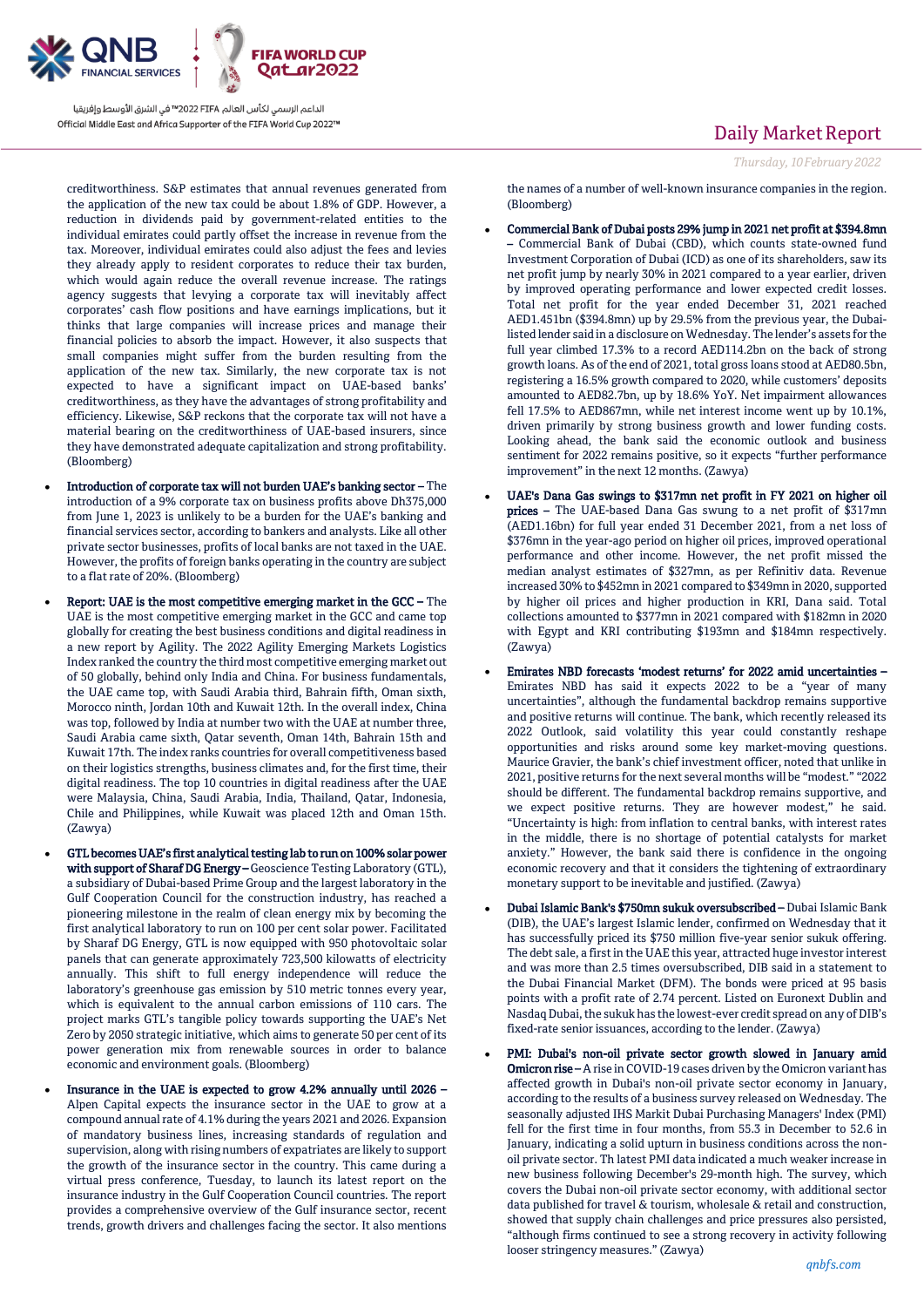

- Dubai plans to attract 50 multinational companies as part of global hub push – Dubai plans to attract 50 multinational companies within three years, the emirate's government media office said on Wednesday citing a statement from the Dubai International Chamber. The plan is part of a three -year strategy adopted by the chamber to boost the emirate's status as a global trade hub, it said, adding that it will also support 100 Dubai based companies with international expansion. Dubai is facing increased competition from Saudi Arabia in attracting international business. The kingdom has given foreign firms until the end of 2023 to set up headquarters or risk losing out on government contracts. (Reuters)
- Abu Dhabi developer Aldar's 2021 total sales hit \$1.96bn Abu Dhabibased Aldar Properties posted sales worth AED7.2bn (\$1.96bn) in 2021. The developer reported net profits of AED2.33bn, up by 21% from AED1.93bn in 2020. The company, which announced its first investment in Ras Al Khaimah last week, and said it would focus on business and geographic diversification in the future. Revenue in 2021 reached AED8.58bn, up by two percent from AED8.39bn in 2020, with AED2.316bn attributable to equity holders of the parent company for the year 2021. Aldar saw a significant ramp -up of development fee -based business, with a total project backlog of AED41.1bn and over AED6.9bn of capex deployed during the year, the company said in a statement. Earnings per share of AED0.295 were up 20% YoY. The investment arm of the company, Aldar Investment, saw occupancy of 93% at the end of the year, which it said was driven by the redeveloped Yas Mall, Abu Dhabi, which ended the year at 97% occupancy. (Zawya)
- Real estate trading volume in Sharjah reaches its highest level in four years – The Sharjah Real Estate Registration Department (RERD) announced that during 2021, the real estate trading volume in the Emirate of Sharjah recorded the highest value in four years. The department's annual report revealed that the volume of real estate transactions in the emirate amounted to a total of AED26.2 billion last year. (Zawya)
- Investcorp leads \$55mn investment in India's NDR Warehousing Bahrain -based Investcorp, partly owned by Abu Dhabi sovereign wealth fund Mubadala Investment Company, has led a \$55 million investment in NDR Warehousing Private Limited. The warehousing platform, one of the largest in India, boasts a portfolio of at least 18 logistics parks spread across more than eight cities in the Asian state, including Chennai, Mumbai, the National Capital Region, Bangalore, Coimbatore and Kolkata. Over the next few years, the company plans to double its portfolio and expand into other cities. (Zawya)
- NBQ posts 24.7% YoY rise in net profit to AED264.2mn in FY2021 National Bank of Umm Al -Qaiwain (NBQ) recorded net profit of AED264.2mn in FY2021, an increase of 24.7% YoY. Total interest income and income from Islamic financing products fell 21.7% YoY to AED327mn in FY2020. Operating Income fell 21% YoY to AED256.1mn in FY2020. Total assets stood at AED13.1bn at the end of December 31, 2021 as compared to AED13.5bn at the end of December 31, 2020. Loans and advances stood at AED6.6bn ( -13.8% YoY), while customers' deposits stood at AED7.7bn ( -6.4% YoY) at the end of December 31, 2021. EPS came in at AED0.14 in FY2021 as compared to AED0.11 in FY2020. (ADX)
- Ziff Davis Unit Ookla and the Telecommunications Regulatory Authority of Oman Announced Collaboration – Ookla, an internationally recognized leader in network testing and intelligence, and the Telecommunications Regulatory Authority of the Sultanate of Oman (TRA), are engaging in a collaborative arrangement as part of TRA's aim to leverage the latest technologies and up -to -date insights for understanding mobile and fixed broadband performance across Oman. This comes at a time when 5G rollout in the country is gaining momentum, and Ookla's enterprise solutions and first -party data is set to empower TRA in assessing the adoption of 5G networks in the Sultanate. This collaboration should help drive network improvements in Oman, delivering significant new value to local mobile operators who build the networks and the consumers who rely on them. (Bloomberg)

## Daily Market Report

*Thursday, 1 0February202 2*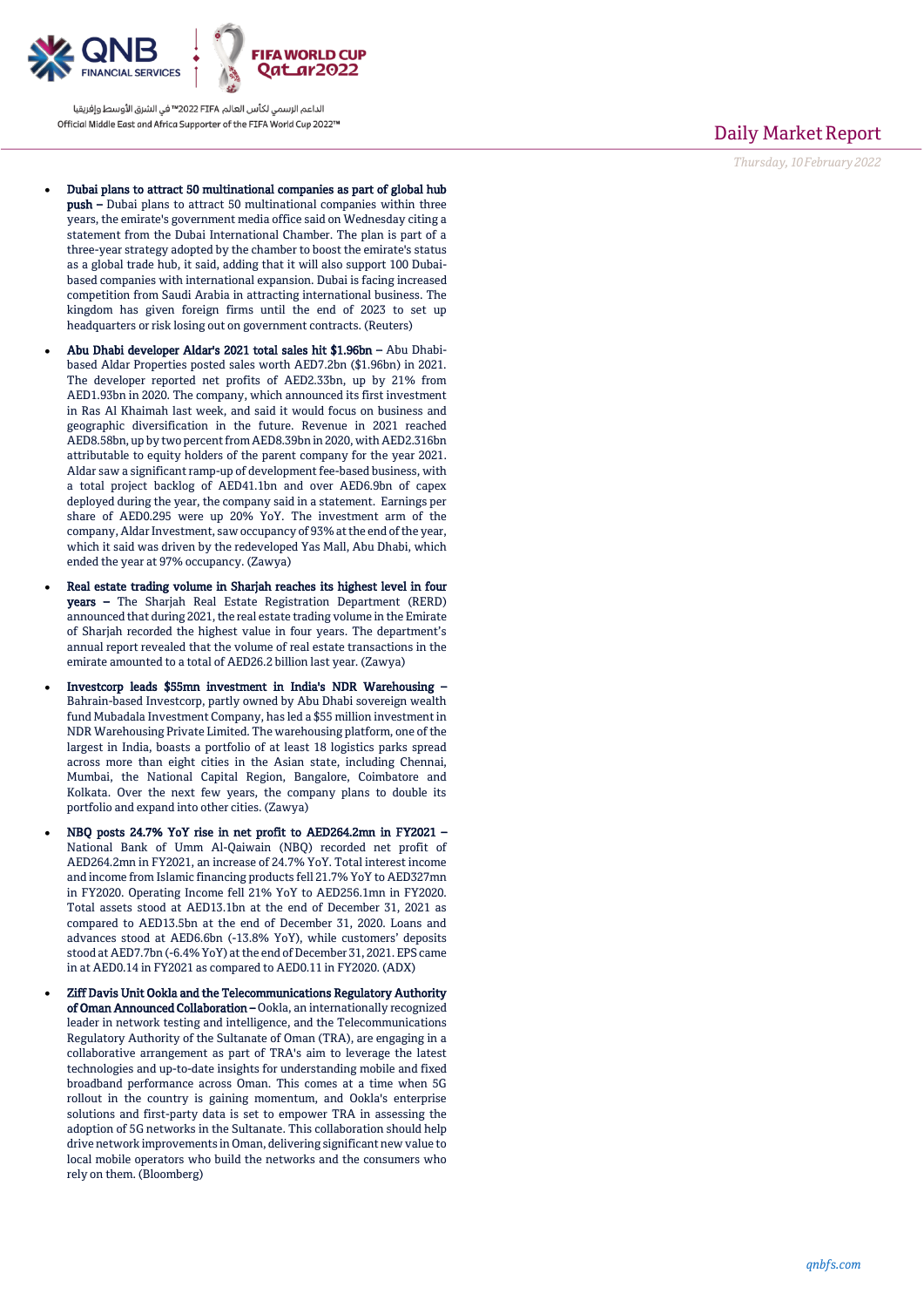

# Daily Market Report

*Thursday, 10February2022*

### *Rebased Performance*



*Source: Bloomberg*





*Source: Bloomberg*

| <b>Asset/Currency Performance</b>    | Close ( \$) | 1D%   | WTD%   | YTD%  |  |  |
|--------------------------------------|-------------|-------|--------|-------|--|--|
| Gold/Ounce                           | 1,833.36    | 0.4   | 1.4    | 0.2   |  |  |
| Silver/Ounce                         | 23.31       | 0.6   | 3.5    | 0.0   |  |  |
| Crude Oil (Brent)/Barrel (FM Future) | 91.55       | 0.8   | (1.8)  | 17.7  |  |  |
| Crude Oil (WTI)/Barrel (FM Future)   | 89.66       | 0.3   | (2.9)  | 19.2  |  |  |
| Natural Gas (Henry Hub)/MMBtu        | 4.04        | (5.8) | (24.3) | 10.4  |  |  |
| LPG Propane (Arab Gulf)/Ton          | 123.75      | 2.3   | (3.5)  | 10.2  |  |  |
| LPG Butane (Arab Gulf)/Ton           | 150.13      | 4.3   | (1.7)  | 7.8   |  |  |
| Euro                                 | 1.14        | 0.1   | (0.2)  | 0.5   |  |  |
| Yen                                  | 115.52      | (0.0) | 0.2    | 0.4   |  |  |
| GBP                                  | 1.35        | (0.1) | 0.0    | 0.0   |  |  |
| <b>CHF</b>                           | 1.08        | 0.1   | 0.1    | (1.3) |  |  |
| <b>AUD</b>                           | 0.72        | 0.5   | 1.5    | (1.2) |  |  |
| <b>USD Index</b>                     | 95.49       | (0.2) | 0.0    | (0.2) |  |  |
| <b>RUB</b>                           | 74.71       | (0.4) | (1.5)  | 0.0   |  |  |
| <b>BRL</b>                           | 0.19        | 0.5   | 1.8    | 6.4   |  |  |
| $COMPROO$ , $Dhomhora$               |             |       |        |       |  |  |

*Source: Bloomberg*

| <b>Global Indices Performance</b>                                                                                                                                                                                                                              | Close      | 1D%* | WTD%* | YTD%* |
|----------------------------------------------------------------------------------------------------------------------------------------------------------------------------------------------------------------------------------------------------------------|------------|------|-------|-------|
| <b>MSCI</b> World Index                                                                                                                                                                                                                                        | 3,124.93   | 1.6  | 2.1   | (3.3) |
| DJ Industrial                                                                                                                                                                                                                                                  | 35,768.06  | 0.9  | 1.9   | (1.6) |
| <b>S&amp;P 500</b>                                                                                                                                                                                                                                             | 4,587.18   | 1.5  | 1.9   | (3.8) |
| NASDAQ 100                                                                                                                                                                                                                                                     | 14,490.37  | 2.1  | 2.8   | (7.4) |
| STOXX 600                                                                                                                                                                                                                                                      | 473.33     | 1.9  | 2.3   | (2.5) |
| <b>DAX</b>                                                                                                                                                                                                                                                     | 15,482.01  | 1.7  | 2.4   | (1.5) |
| <b>FTSE 100</b>                                                                                                                                                                                                                                                | 7,643.42   | 1.0  | 1.7   | 3.5   |
| <b>CAC 40</b>                                                                                                                                                                                                                                                  | 7,130.88   | 1.6  | 2.4   | 0.1   |
| Nikkei                                                                                                                                                                                                                                                         | 27,579.87  | 1.2  | 0.3   | (4.4) |
| <b>MSCI EM</b>                                                                                                                                                                                                                                                 | 1,239.79   | 1.6  | 1.5   | 0.6   |
| <b>SHANGHAI SE Composite</b>                                                                                                                                                                                                                                   | 3,479.95   | 0.9  | 3.5   | (4.5) |
| <b>HANG SENG</b>                                                                                                                                                                                                                                               | 24,829.99  | 2.1  | 1.0   | 6.2   |
| <b>BSE SENSEX</b>                                                                                                                                                                                                                                              | 58,465.97  | 1.0  | (0.5) | (0.0) |
| Bovespa                                                                                                                                                                                                                                                        | 112,461.40 | 1.1  | 2.2   | 14.2  |
| <b>RTS</b><br>the contract of the contract of the contract of the contract of the contract of the contract of the contract of the contract of the contract of the contract of the contract of the contract of the contract of the contract o<br><b>Service</b> | 1,534.82   | 3.1  | 6.9   | (3.8) |

*Source: Bloomberg (\*\$ adjusted returns)*